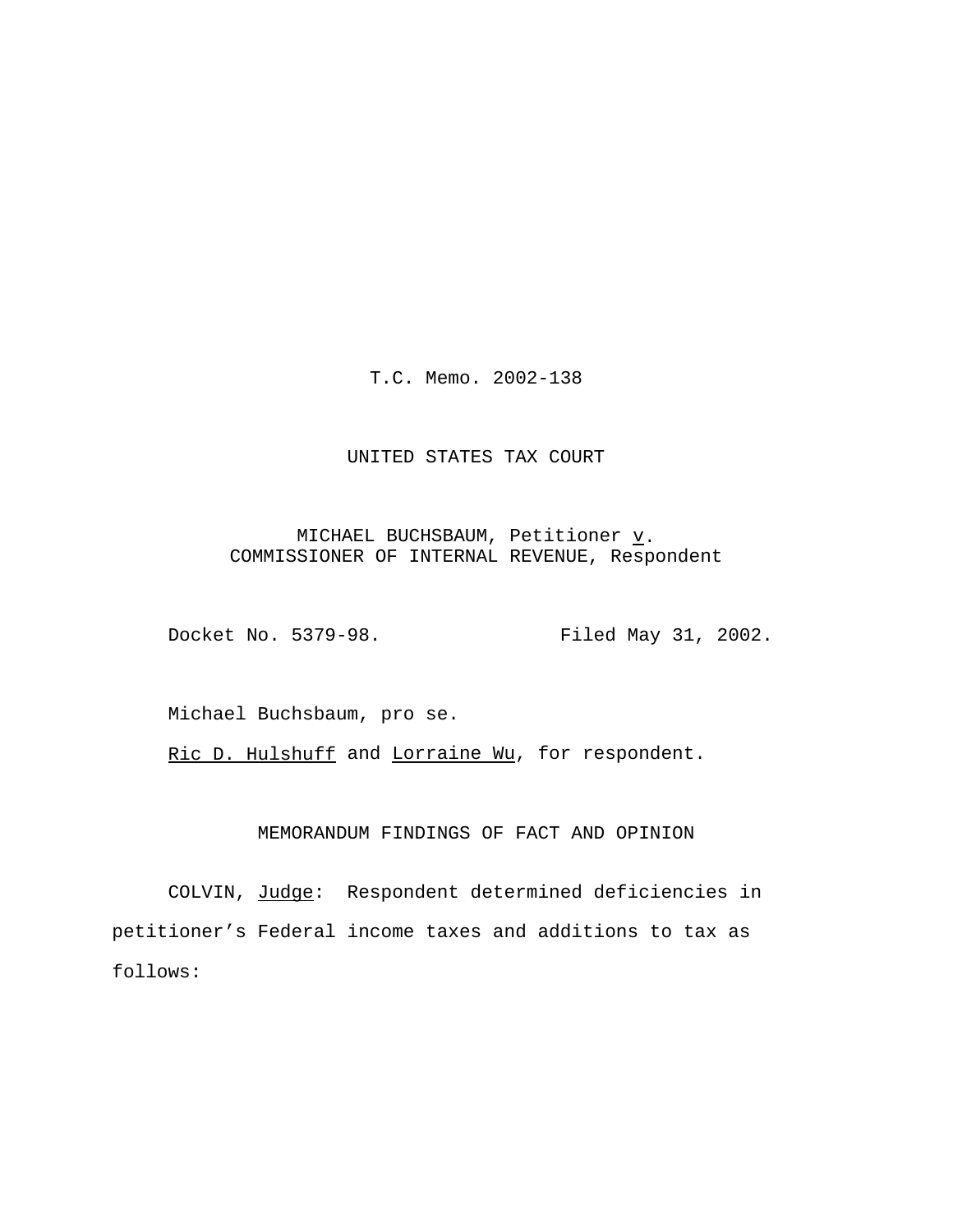|      |            | Additions to tax  |              |
|------|------------|-------------------|--------------|
| Year | Deficiency | Sec. $6651(a)(1)$ | 6654<br>Sec. |
| 1991 | \$1,504    | \$376             |              |
| 1992 | 90,846     | 22,567            | \$3,937      |
| 1993 | 28,820     | 7,213             | 1,209        |

The parties have settled all issues except whether petitioner incurred a loss in any year in issue from Arcanum One Partners (Arcanum), a New York limited partnership, and, if so, the amount of the loss.

By stipulation of settled issues, the parties agreed to the amount of petitioner's deficiencies in tax for 1991, 1992, and 1993, and additions to tax for those years. The parties also stipulated that any loss that petitioner may have incurred from Arcanum will offset the stipulated deficiencies. After concessions, the issues for decision are:

1. Whether petitioner is bound by the stipulation of settled issues. We hold that he is.

2. Whether we have jurisdiction to decide whether petitioner incurred a loss from Arcanum. We have jurisdiction if Arcanum is a small partnership under section  $6231(a)(1)(B)$  and thus excepted from the unified partnership procedures. We hold that we lack jurisdiction because Arcanum is not a small partnership.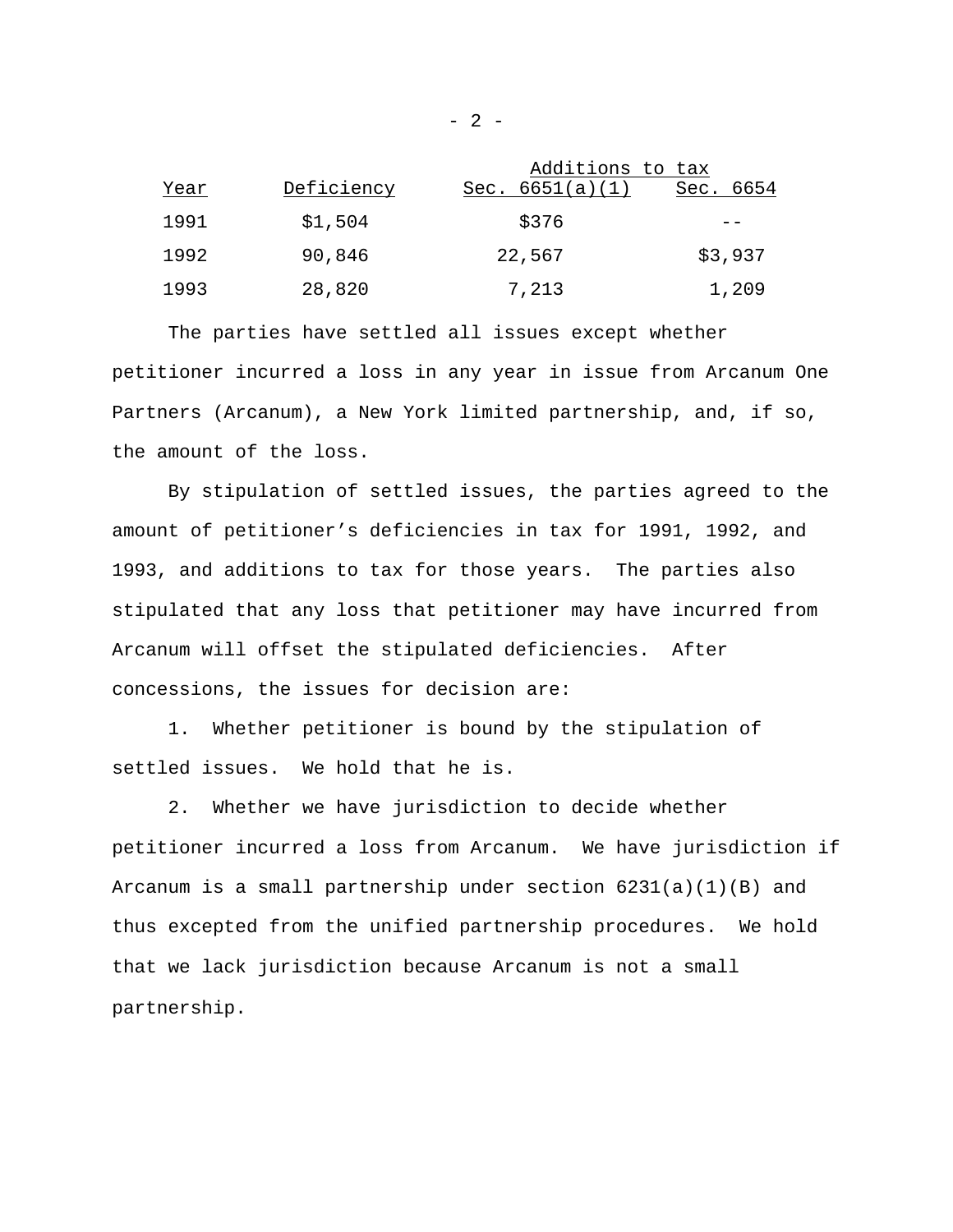Section references are to the Internal Revenue Code in effect for the applicable years. Rule references are to the Tax Court Rules of Practice and Procedure.

## FINDINGS OF FACT

Some of the facts have been stipulated and are so found.

A. Petitioner

Petitioner was incarcerated in Florence, Colorado, when he filed the petition in this case. He resided in California before and after his incarceration.

Petitioner devised a scheme to obtain funds fraudulently from certain individuals from 1991 to 1993. He falsely represented to these individuals that members of his family needed emergency medical care and that he could not pay their medical expenses. He did not repay or ever intend to repay the funds he received from those individuals. Petitioner received \$115,000 in 1991, \$246,833 in 1992, and \$48,800 in 1993 as a result of this scheme. Petitioner did not file income tax returns for 1991, 1992, or 1993.

## B. Arcanum

Arcanum was established as an investment partnership on February 4, 1981. Petitioner was Arcanum's sole general partner and one of its limited partners in the years in issue.

Petitioner signed Arcanum's Form 1065, U.S. Partnership Return of Income, for 1990. He checked a box on Arcanum's return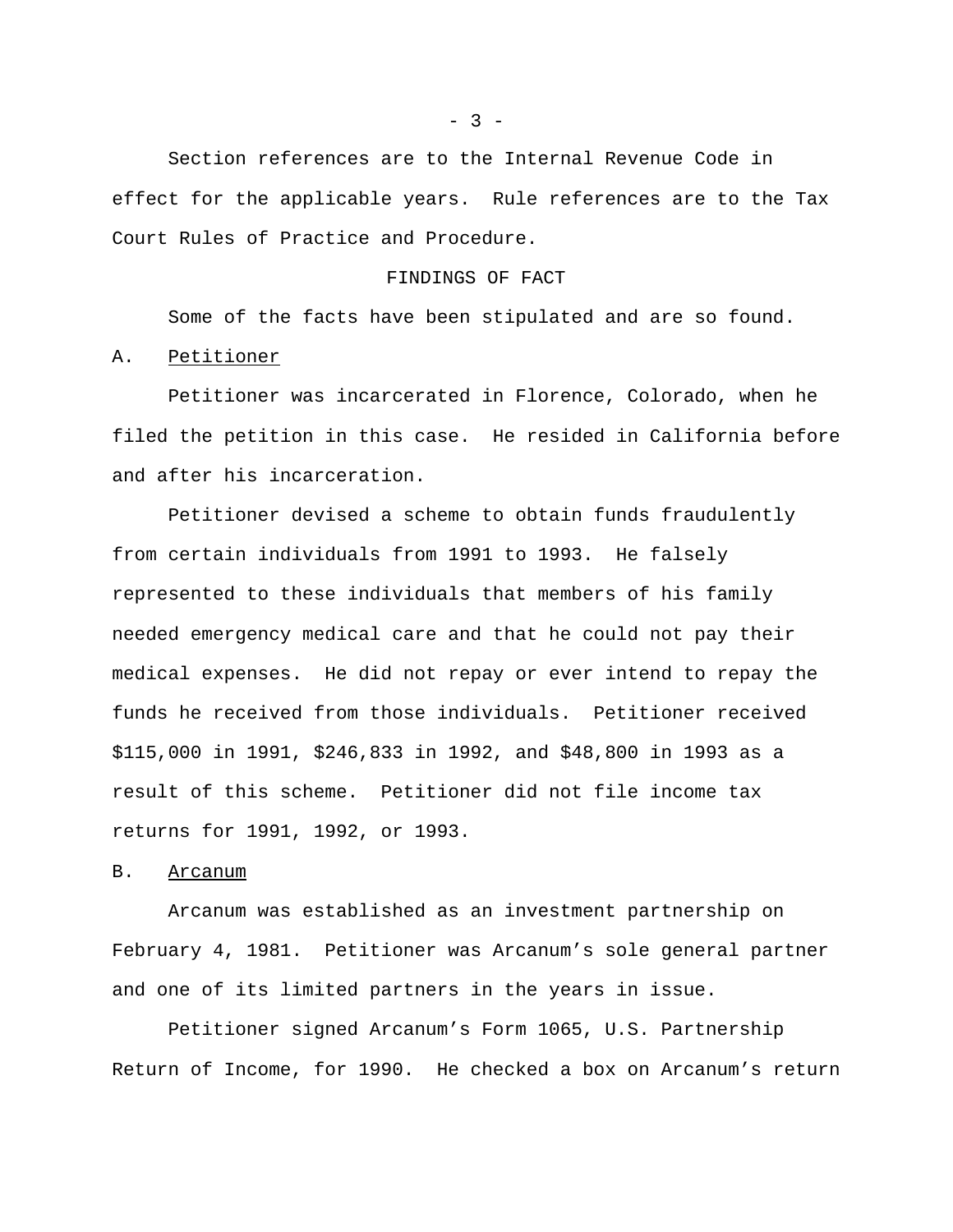indicating that it was not subject to TEFRA partnership procedures. Secs. 6221-6233. Arcanum attached to its return 10 Schedules K-1, Partner's Share of Income, Credits, Deductions, etc. One Schedule K-1 identified the partner as "Arthur Stern Jr. Account #2". Line C of that Schedule K-1 states that Arthur Stern Jr. Account #2 is a trust. Another K-1 identified the partner as "Stuart D. Grodd IRA Account". Line C of that Schedule K-1 states that Stuart D. Grodd IRA Account is an IRA. The other 8 partners were individuals.

On October 9, 1992, Arcanum filed a petition with the Bankruptcy Court for the Northern District of California under Chapter 11 of the U.S. Bankruptcy Code. Charles E. Sims (Sims) was the trustee for Arcanum's bankruptcy estate. Arcanum did not file partnership returns for 1991 or 1992. On December 9, 1993, the bankruptcy court granted Arcanum's motion to convert its Chapter 11 proceeding to a Chapter 7 proceeding. Sims signed and filed Arcanum's 1993 partnership return in May 1995. He indicated on the return that Arcanum was not subject to the TEFRA partnership procedures. Attached to Arcanum's 1993 partnership return were 7 Schedules K-1, one of which identified the partner as "Stuart D. Grodd IRA Account", an IRA.

Respondent determined deficiencies in petitioner's Federal income taxes for 1991, 1992, and 1993, and additions to tax under sections 6651(a)(1) and 6654 for those years. Respondent did not

- 4 -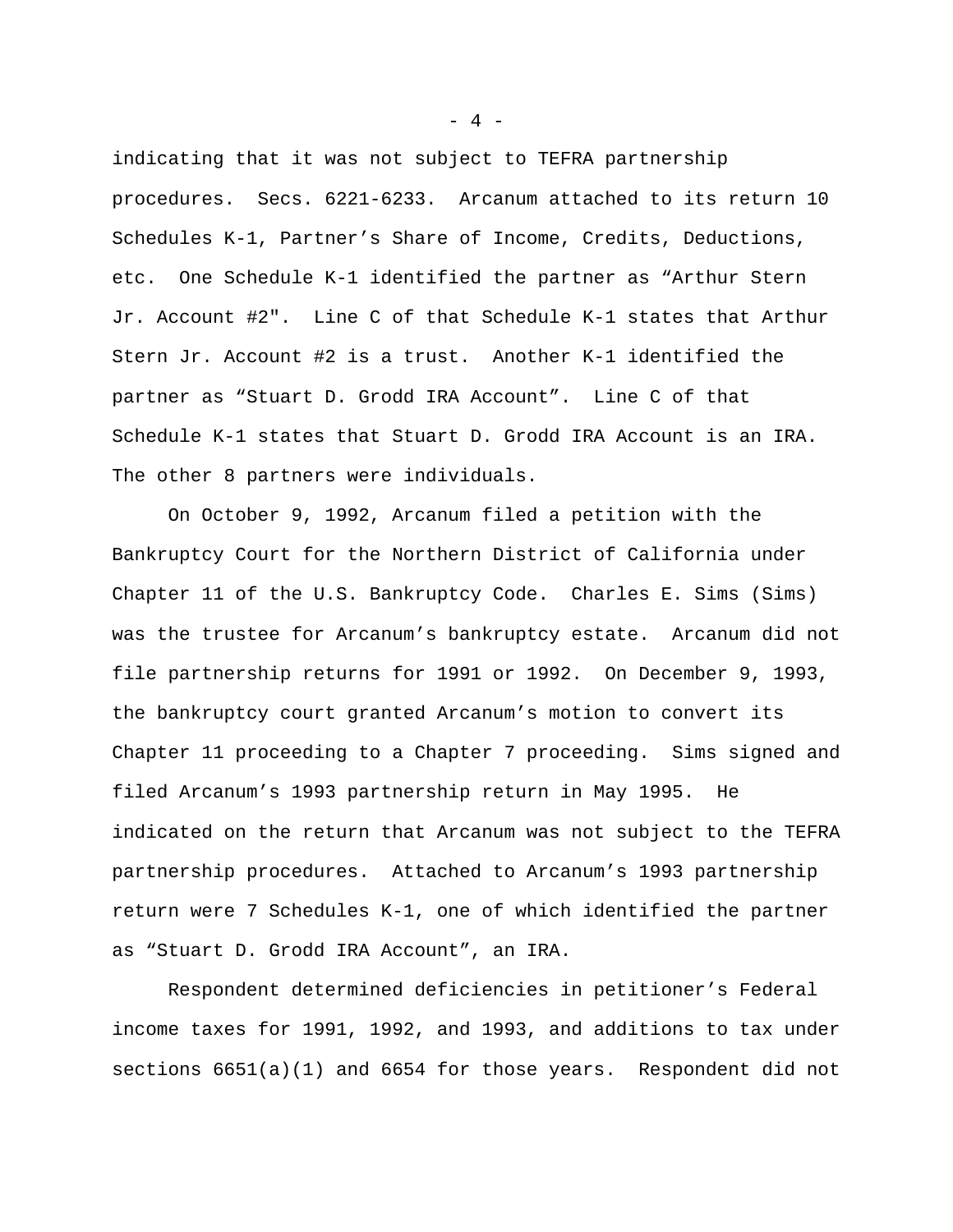determine any deficiencies based on adjustments to partnership items. Petitioner filed a petition in which he contended, among other things, that he had incurred a loss from Arcanum, which would offset the deficiencies determined.

The parties filed a stipulation of settled issues about 1 year before trial. In it, the parties stipulated that petitioner is liable for the following:

1. Subject to the provisions of paragraph 4, below, there are deficiencies in income tax due from petitioner in the amounts of \$31,804.00, [\$]71,964.00, and [\$]9,747 for the taxable years 1991, 1992, and 1993, respectively. It is further stipulated that respondent claims an increased deficiency in income tax for the taxable year 1991 in the amount of \$30,300.00, pursuant to the provisions of I.R.C. § 6214(a).

2. Subject to the provisions of paragraph 4, below, petitioner is liable for delinquency penalties under I.R.C. § 6651(a)(1) in the amounts of \$7,771.00, \$17,991.00, and \$2,436.75 for taxable years 1991, 1992, and 1993, respectively. It is further stipulated that respondent claims an increased delinquency penalty for the taxable year 1991 in the amount of \$7,395.00, pursuant to the provisions of I.R.C. § 6214(a).

3. Subject to the provisions of paragraph 4, below, petitioner is liable for estimated tax penalties under I.R.C. § 6654 in the amounts of \$1,776.47, \$3,138.77, and \$408.38 for taxable years 1991, 1992, and 1993, respectively. It is further stipulated that respondent claims an increased estimated tax penalty for the taxable year 1991 in the amount of \$1,776.47, pursuant to the provisions of I.R.C. § 6214(a).

4. This stipulation resolves all issues in the case with the exception of the issues raised by petitioner in his petition, to wit, whether petitioner has incurred a loss from Arcanum One Partners, a New York limited partnership, in any year at issue, which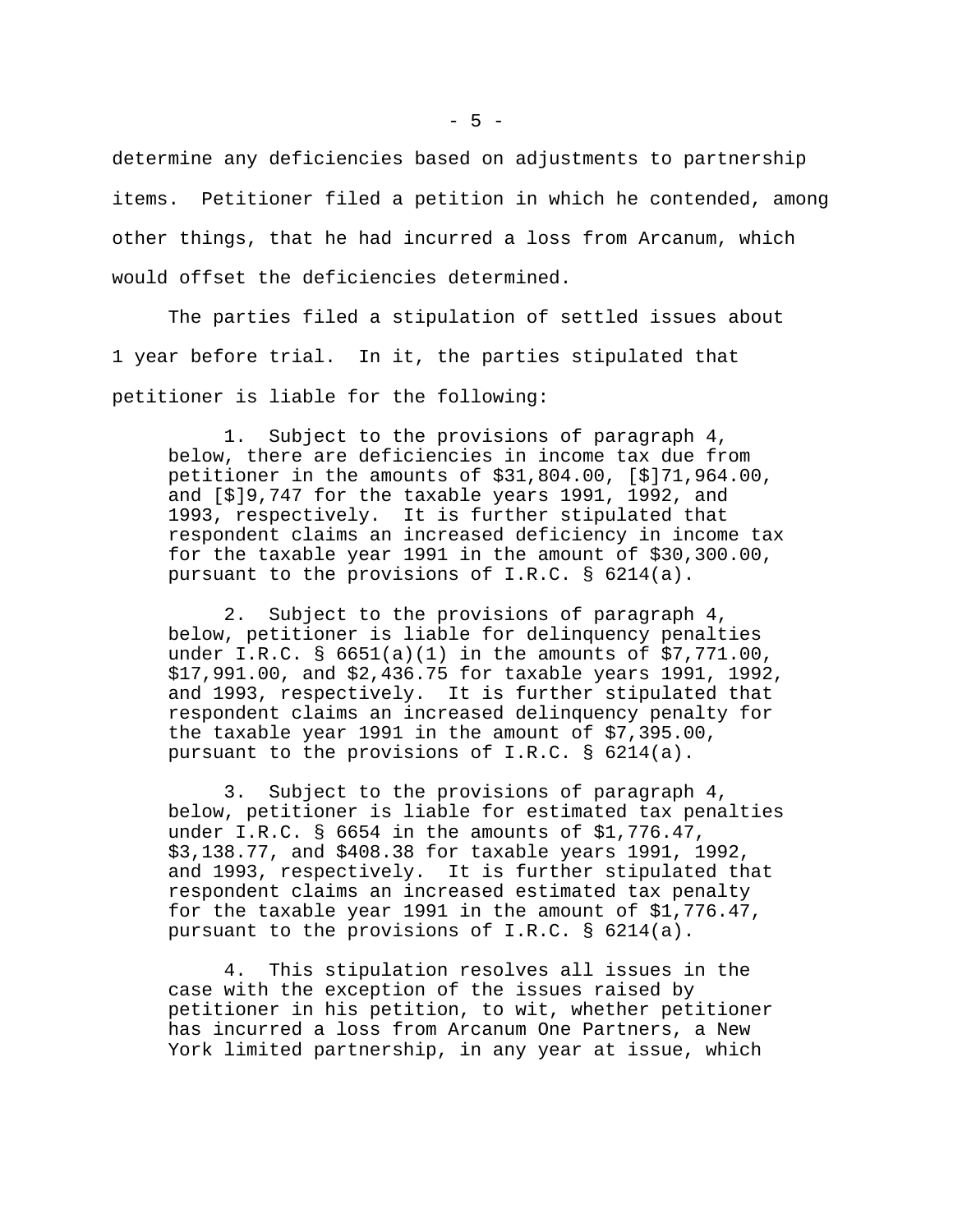would be required to be offset against the deficiency amounts set forth above, and if so, the amount of any such loss for each year.

#### OPINION

# A. Whether Petitioner Is Bound by the Stipulation of Settled Issues

At trial, petitioner moved that he not be bound by the stipulation of settled issues because the amounts to which he agreed were incorrect. He contended that the settlement did not take into account payments that he claims he made to the Fireman's Fund in 1986 in the amount of \$677,000 and in January 1997 in the amount of  $$300,000.<sup>1</sup>$ 

We denied petitioner's motion at trial because respondent would have been prejudiced if we did not enforce the stipulation. Respondent relied on the settlement as shown by the fact that, in the pretrial memo, respondent listed no witnesses for trial; in contrast, respondent had listed 10 witnesses in a prior pretrial memo filed before the parties signed the stipulation of settled issues.

General principles of contract law govern the compromise and settlement of Federal tax cases. Dorchester Indus. Inc. v. Commissioner, 108 T.C. 320, 329-330 (1997), affd. 208 F.3d 205 (3rd Cir. 2000). We enforce a stipulation of settled issues

 $1$  Petitioner testified that he paid \$300,000 to Magistrate Hamilton's court (not otherwise identified in the record). However, he did not indicate that the payment was for Arcanum or why he paid this amount after its bankruptcy case had closed.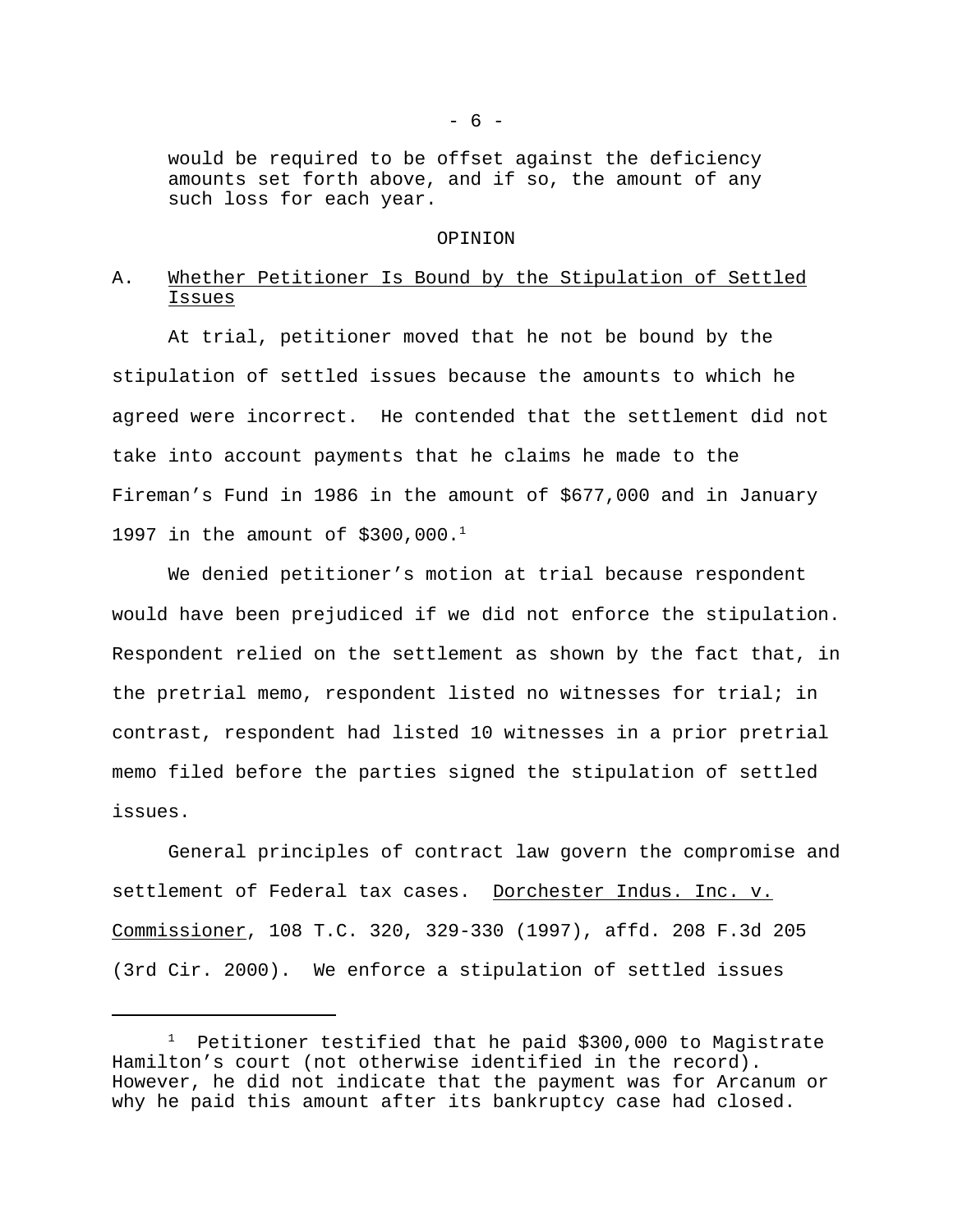unless wrongful misleading conduct or mutual mistake is shown, Stamm Intl. Corp. v. Commissioner, 90 T.C. 315, 321-322 (1988), or unless justice requires that we relieve a party of the stipulation, Rule 91(e); Korangy v. Commissioner, 893 F.2d 69 (4th Cir. 1990), affg. T.C. Memo. 1989-2; Adams v. Commissioner, 85 T.C. 359, 375 (1985).

Petitioner did not contend on brief that he should not be bound by the stipulation of settled issues. Thus, we deem that issue to be waived. State Farm Fire & Cas. Co. v. Mhoon, 31 F.3d 979, 984 n.7 (10th Cir. 1994); Burbage v. Commissioner, 82 T.C. 546, 547 n.2 (1984), affd. 774 F.2d 644 (4th Cir. 1985); Wolf v. Commissioner, T.C. Memo. 1992-432, affd. 13 F.3d 189 (6th Cir. 1993).

Even if petitioner still sought relief from the stipulation of settled issues, he would not prevail because he has not shown that manifest injustice will result if we enforce the stipulation of settled issues or that the settlement was the result of mutual mistake. We conclude that petitioner is bound by the stipulation of settled issues.

# B. Whether We Have Jurisdiction To Decide Whether Petitioner Incurred Losses From Arcanum

1. TEFRA Partnership Procedures

Respondent contends that we lack jurisdiction to decide whether petitioner incurred losses from Arcanum because, respondent contends, Arcanum is subject to the unified

 $- 7 -$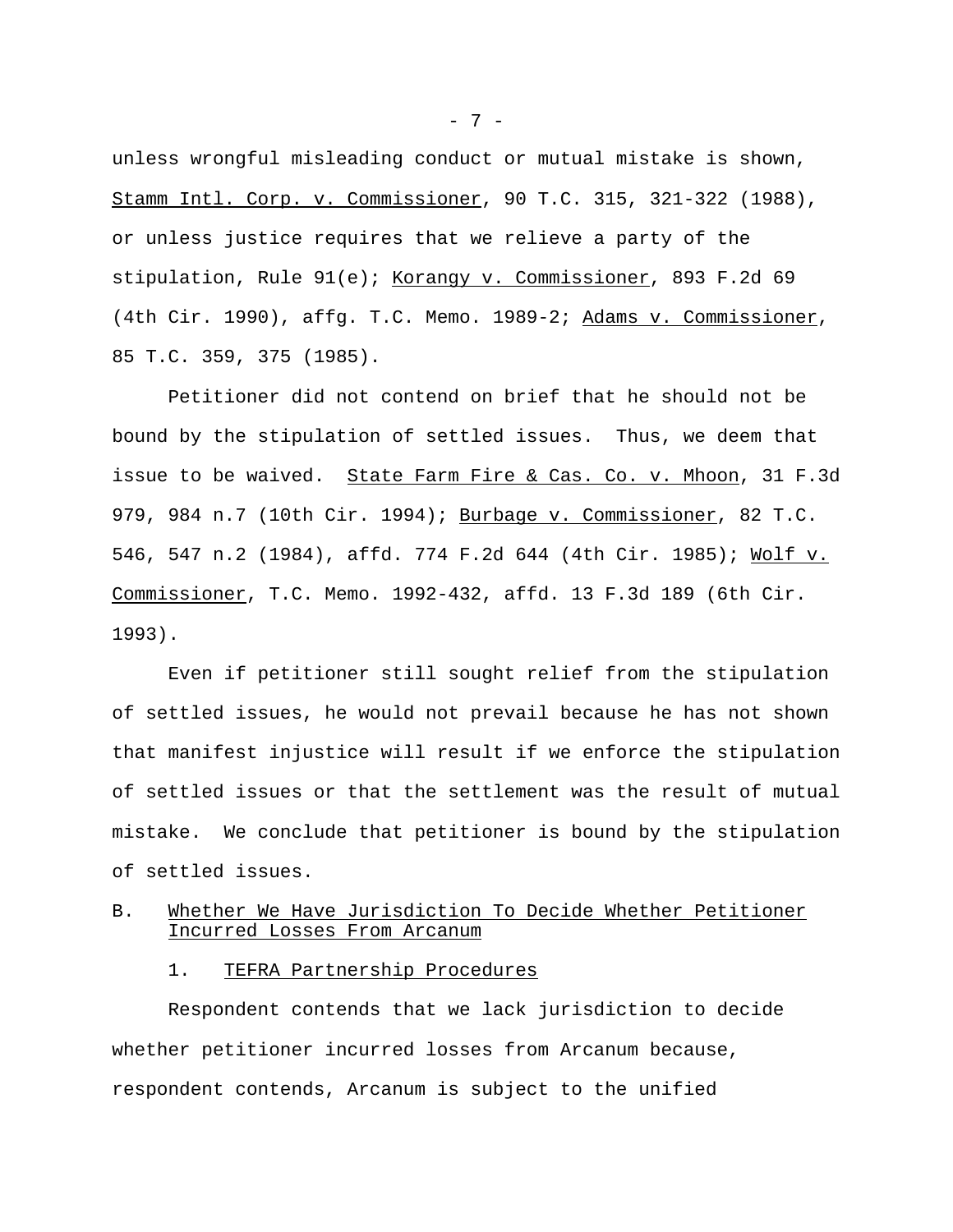partnership procedures. Secs. 6221-6233; see Tax Equity & Fiscal Responsibility Act of 1982 (TEFRA), Pub. L. 97-248, sec. 401(a), 96 Stat. 648.

Under the TEFRA partnership procedures, the tax treatment of items of income, loss, deductions, and credits is determined in partnership-level proceedings rather than in separate proceedings involving each partner. Sec. 6221; H. Conf. Rept. 97-760, at 599, (1982), 1982-2 C.B. 600, 662.

Petitioner's claimed loss from Arcanum is a partnership item, sec.  $6231(a)(3)$ ; Sente Inv. Club Pship. of Utah v. Commissioner, 95 T.C. 243, 247 (1990); Maxwell v. Commissioner, 87 T.C. 783, 790 (1986); and must be decided in a partnership proceeding, Carmel v. Commissioner, 98 T.C. 265, 267 (1992); Trost v. Commissioner, 95 T.C. 560, 563 (1990); Maxwell v. Commissioner, supra at 787-788, unless Arcanum is exempt from TEFRA as a small partnership under section 6231(a)(1)(B).

#### 2. Small Partnership Exemption

Partnerships with 10 or fewer partners, each of whom is a natural person or an estate and none of whom is a pass-thru partner, e.g., a partnership or trust, are exempt from the TEFRA partnership procedures. Sec.  $6231(a)(1)(B)$ ,  $(a)(9)$ . Petitioner contends that Arcanum is not subject to the TEFRA procedures because it was a small partnership for purposes of section 6231(a)(1)(B).

 $- 8 -$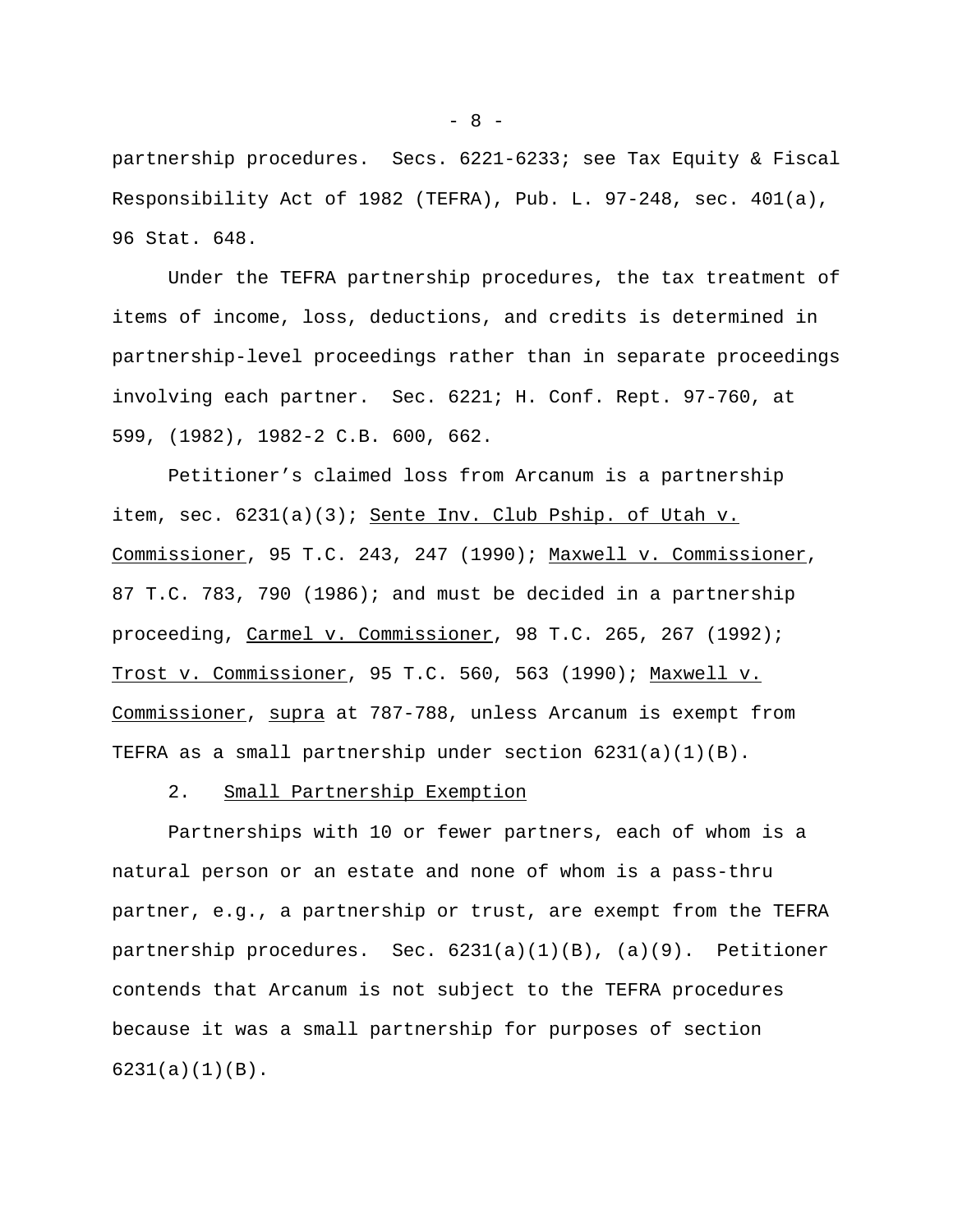Respondent contends that Arcanum was not a small partnership for purposes of section 6231(a) because Arcanum's partners Arthur Stern Jr. Account # 2 and Stuart D. Grodd IRA Account were trusts. Respondent points out that Arcanum's 1990 return included a Schedule K-1 for a trust named Arthur Stern Jr. Account # 2, and that Arcanum's 1990 and 1993 returns each included a Schedule K-1 for Stuart D. Grodd IRA Account, which was identified as a trust on the Schedules K-1.

Since petitioner contends that we have jurisdiction to decide whether Arcanum had partnership losses, he must prove by a preponderance of the evidence that jurisdiction exists, Irwin v. VA, 874 F.2d 1092, 1096 (5th Cir. 1989), affd. 498 U.S. 89 (1990); Wheeler's Peachtree Pharmacy, Inc. v. Commissioner, 35 T.C. 177, 180 (1960); La. Naval Stores, Inc. v. Commissioner, 18 B.T.A. 533, 536-537 (1929), that is, that each of Arcanum's partners was an individual or an estate.

Petitioner points out that Arcanum checked a box on its 1990, 1993, and 1994 returns indicating that it was not subject to the TEFRA partnership procedures and contends that the returns establish that fact. We disagree. Tax returns do not establish the truth of the facts stated in them. Lawinger v. Commissioner, 103 T.C. 428, 438 (1994); Wilkinson v. Commissioner, 71 T.C. 633, 639 (1979); Roberts v. Commissioner, 62 T.C. 834, 837 (1974). However, statements in a tax return signed by the taxpayer are

- 9 -